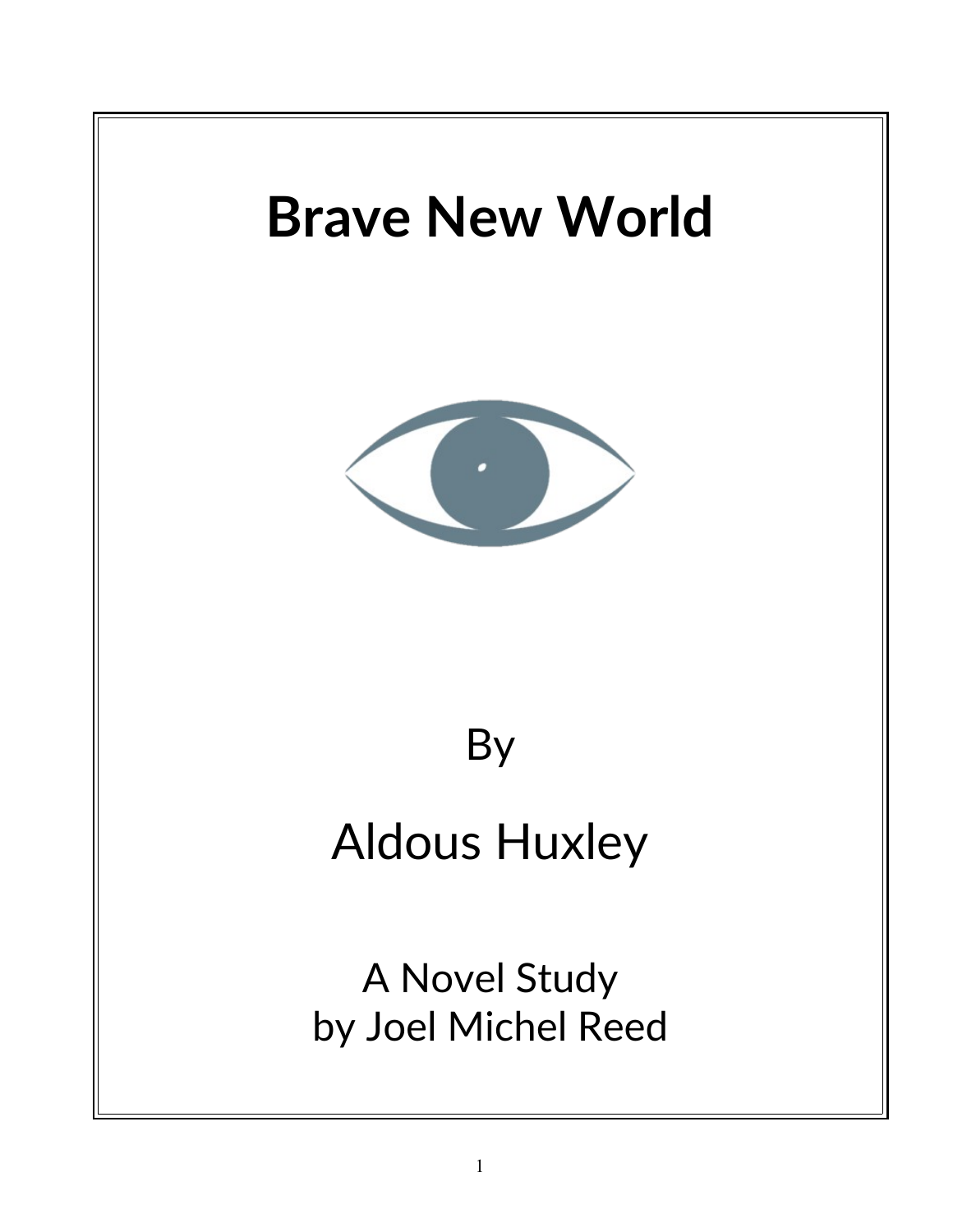# **Brave New World**

### **By Aldous Huxley**



### **Table of Contents**

| <b>Suggestions and Expectations</b> | 3  |
|-------------------------------------|----|
|                                     |    |
| List of Skills                      | 4  |
|                                     |    |
| Synopsis / Author Biography         | 5  |
|                                     |    |
| <b>Student Checklist</b>            | 6  |
| Reproducible Student Booklet        |    |
|                                     |    |
| <b>Answer Key</b>                   | 67 |
|                                     |    |

**About the author:** Joel Reed has over 70 published novel studies and is the author of four novels. For information on his work and literature, please visit [www.reednovelstudies.com](http://www.reednovelstudies.com/)

> Copyright © 2017 Joel Reed Revisions Completed in 2022 All rights reserved by author. Permission to copy for single classroom use only. Electronic distribution limited to single classroom use only. Not for public display.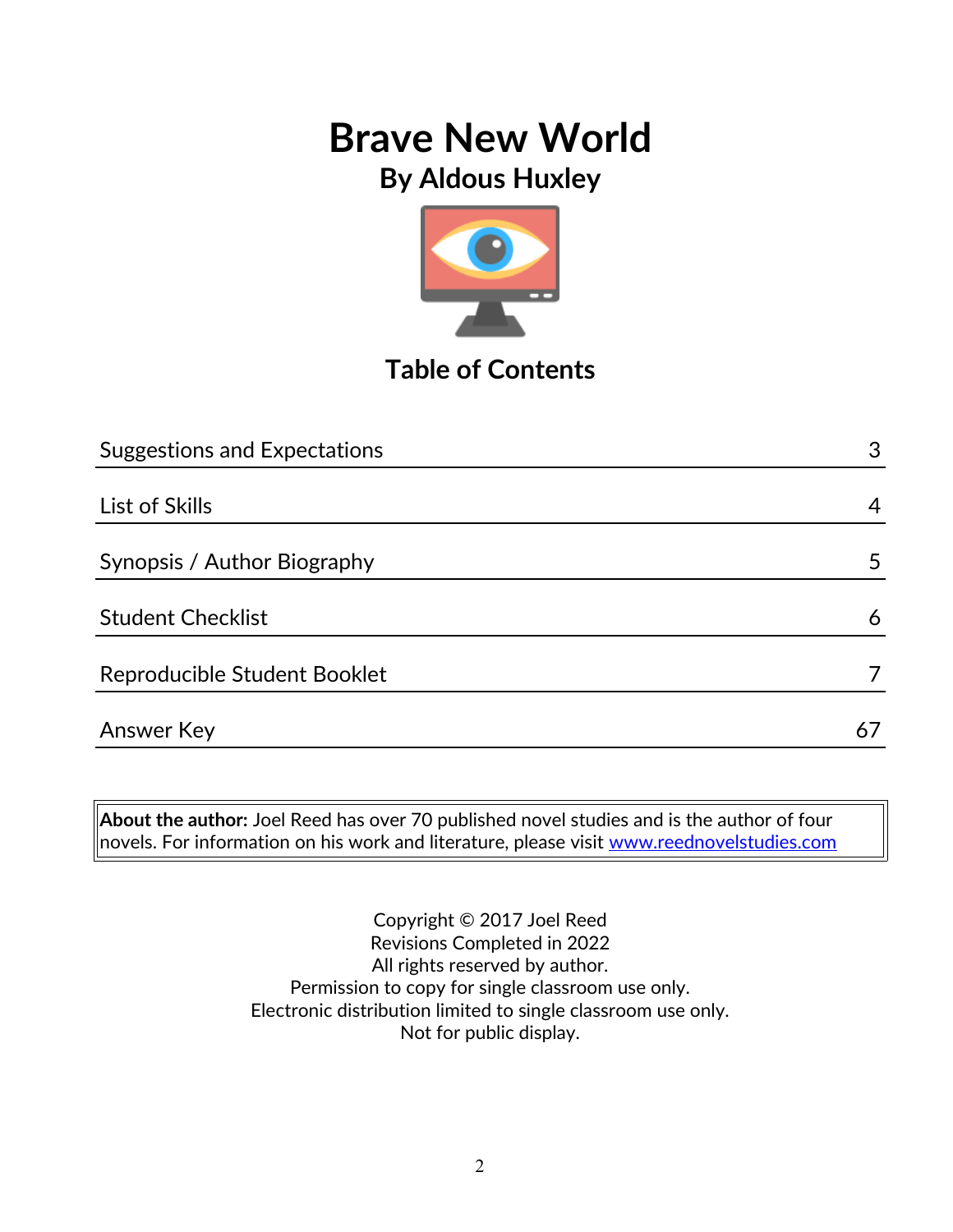### **Suggestions and Expectations**

This curriculum unit can be used in a variety of ways. Each section of the novel study focuses on one, two, or three chapters of *Brave New World* and is comprised of five of the following different activities:

- Before You Read
- Vocabulary Building
- Comprehension Questions
- Language Activities
- **Extension Activities**

#### **Links with the Common Core Standards (U.S.)**

Many of the activities included in this curriculum unit are supported by the Common Core Standards. For instance the *Reading Standards for Literature, Grade 5*, makes reference to

a) determining the meaning of words and phrases. . . including figurative language;

b) explaining how a series of chapters fits together to provide the overall structure;

c) compare and contrast two characters;

d) determine how characters … respond to challenges;

e) drawing inferences from the text;

f) determining a theme of a story . . . **and many others.**

A principal expectation of the unit is that students will develop their skills in reading, writing, listening and oral communication, as well as in reasoning and critical thinking. Students will also be expected to provide clear answers to questions and well-constructed explanations. It is critical as well that students be able to relate events and the feelings of characters to their own lives and experiences and describe their own interpretation of a particular passage.

A strength of the unit is that students can work on the activities at their own pace. Every activity need not be completed by all students. A **portfolio cover** is included (p.7) so that students may organize their work and keep it all in one place. A **Student Checklist** is also included (p.6) so that a record of completed work may be recorded.

**Themes** which may be taught in conjunction with the novel include facing difficult circumstances, mortality, relationships, and putting right to a wrong.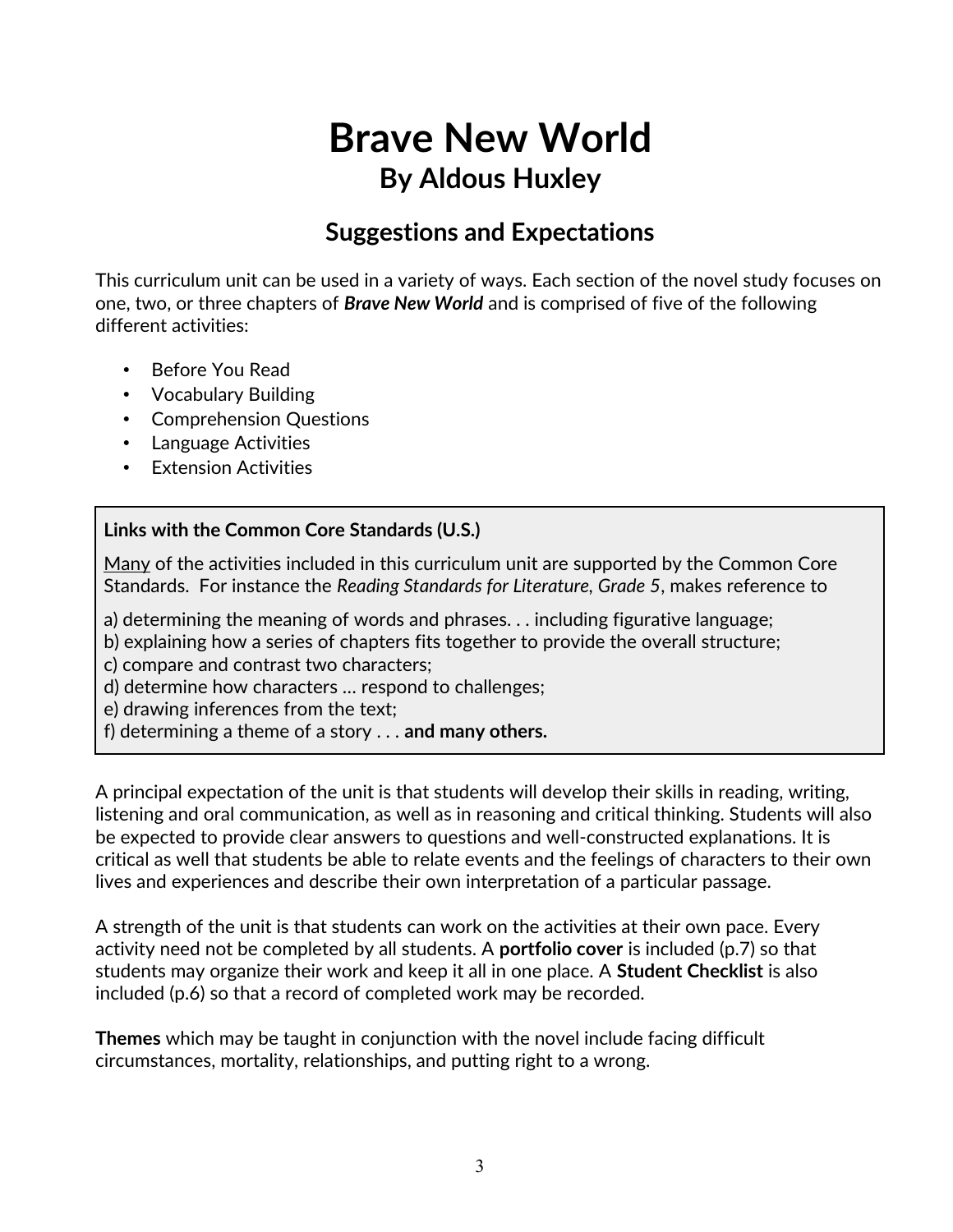### **List of Skills**

#### **Vocabulary Development**

- 1. Locating descriptive words/phrases 8. Use of singular / plural nouns
- 
- 3. Identifying/creating *alliteration* 10. Identifying parts of speech
- 4. Use of capitals and punctuation 11. Identify *idioms*
- 
- 6. Identify *foreshadowing*. 13. Identify/create *similes*
- 7. Identify *personification* 14. Identify *anagrams*

#### **Setting Activities**

1. Summarize the details of a setting

#### **Plot Activities**

- 1. Complete a *time line* of events 3. Identify key plot elements*.*
- 2. Identify conflict in the story 4. Complete Five W's Chart

#### **Character Activities**

- 
- 

#### **Creative and Critical Thinking**

- 
- 2. Write a newspaper story **7. Write a book review**
- 
- 
- 

#### **Art Activities**

- 
- 
- 3. Write a quiz show.
- 
- 2. Identifying synonyms 9. Listing compound words
	-
	-
- 5. Identifying *syllables* 12. Identifying *antonyms*
	-
	-

- 
- 
- 1. Determine character traits 3. Relating personal experiences
- 2. Cast a feature film. 4. Complete a character comparison
- 1. Research project 6. Write a description of personal feelings
	-
- 3. Participate in a talk show 8. Complete an observation sheet
- 4. Conduct an interview 9. Write a poem or short story
- 5. Identification activities 10. Complete a story pyramid.
- 1. Design a storyboard 4. Design a cover for the novel
- 2. Create a mural 2. Create a comic strip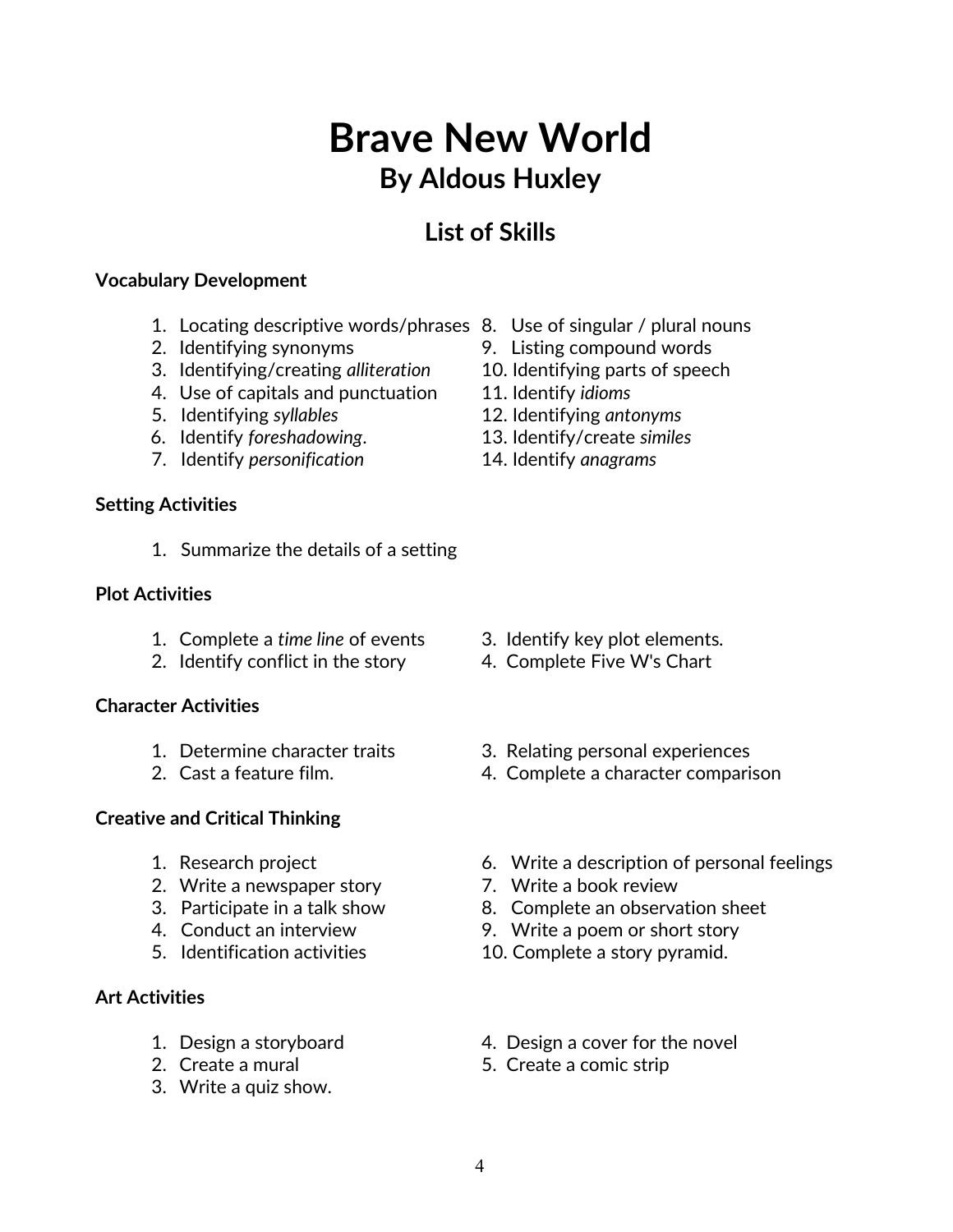

 In the far future, the World State seems like the ideal society: Through the use of genetic engineering, the human race has been perfected, and all citizens are well provided for. There is no violence, babies are created in laboratories, and everyone consumes daily medication to fight depression while seeking bodily leisure through "Feelies" - movies that stimulate sight, hearing, and touch. Humans are bred to be completely content with their assigned roles in society. (Courtesy of the publisher)

A complete synopsis and other helpful reviews can be found on the following website: [https://en.wikipedia.org/wiki/Brave\\_New\\_World](https://en.wikipedia.org/wiki/Brave_New_World) (May contain spoilers)

### **Author Biography** William Golding

 **William Golding:** (1894-1963) Aldous Huxley was an English writer who spent the latter part of his life in the United States. Though best known for *Brave New World*, he also wrote countless works of fiction, non-fiction, poetry, and essays. A humanist, pacifist, and satirist, he critiqued social norms and ideals. Aldous Huxley is often considered a leader of modern thought and one of the most important literary and philosophical voices of the twentieth century. (Courtesy of *Harper Collins*)



 You can find more information on the life of Aldous Huxley by visiting the following informative website: https://en.wikipedia.org/wiki/Aldous Huxley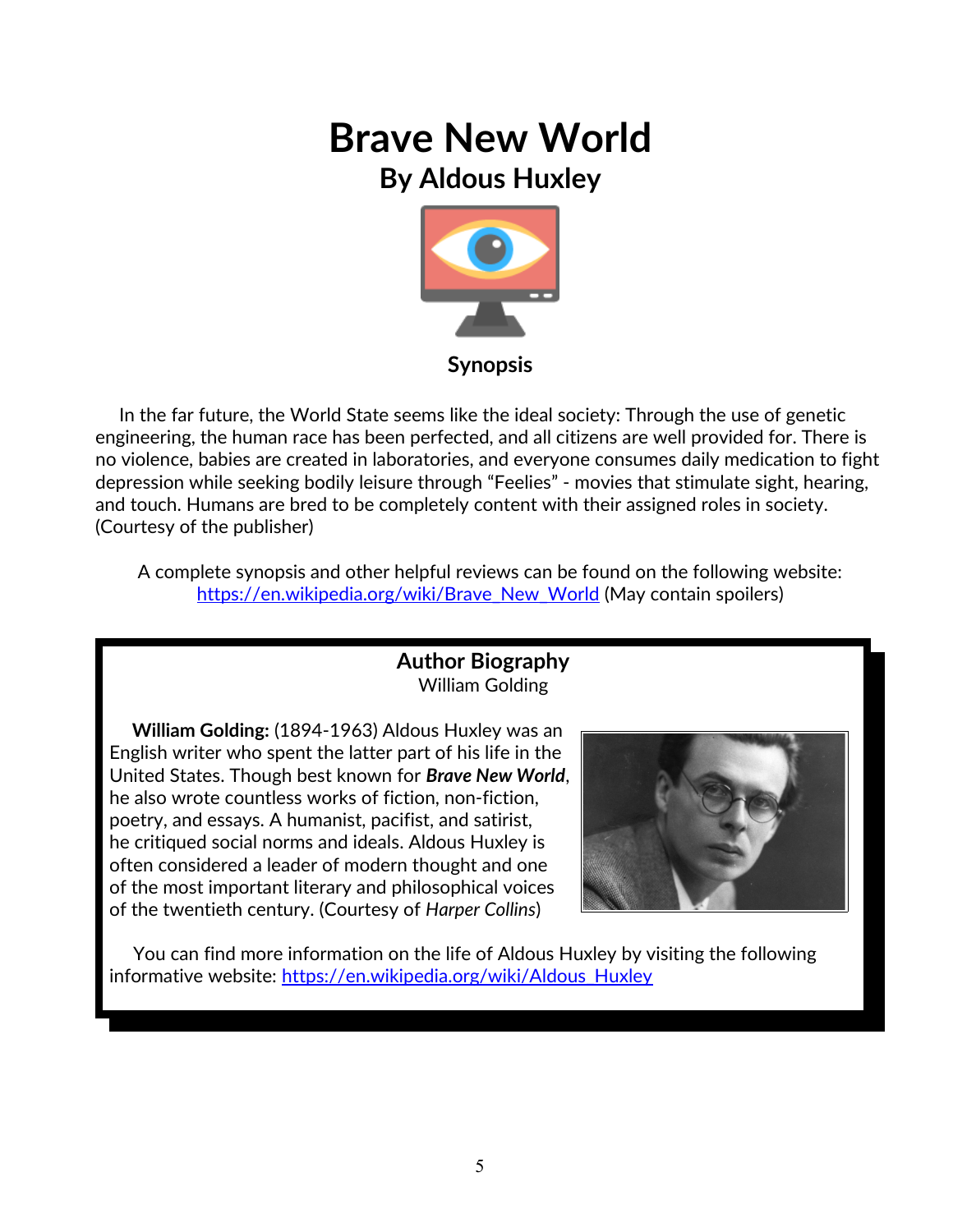# **Brave New World**

## **By Aldous Huxley**



**Student Checklist**

Student Name

| Assignment | Grade / Level | Comments |
|------------|---------------|----------|
|            |               |          |
|            |               |          |
|            |               |          |
|            |               |          |
|            |               |          |
|            |               |          |
|            |               |          |
|            |               |          |
|            |               |          |
|            |               |          |
|            |               |          |
|            |               |          |
|            |               |          |
|            |               |          |
|            |               |          |
|            |               |          |
|            |               |          |
|            |               |          |
|            |               |          |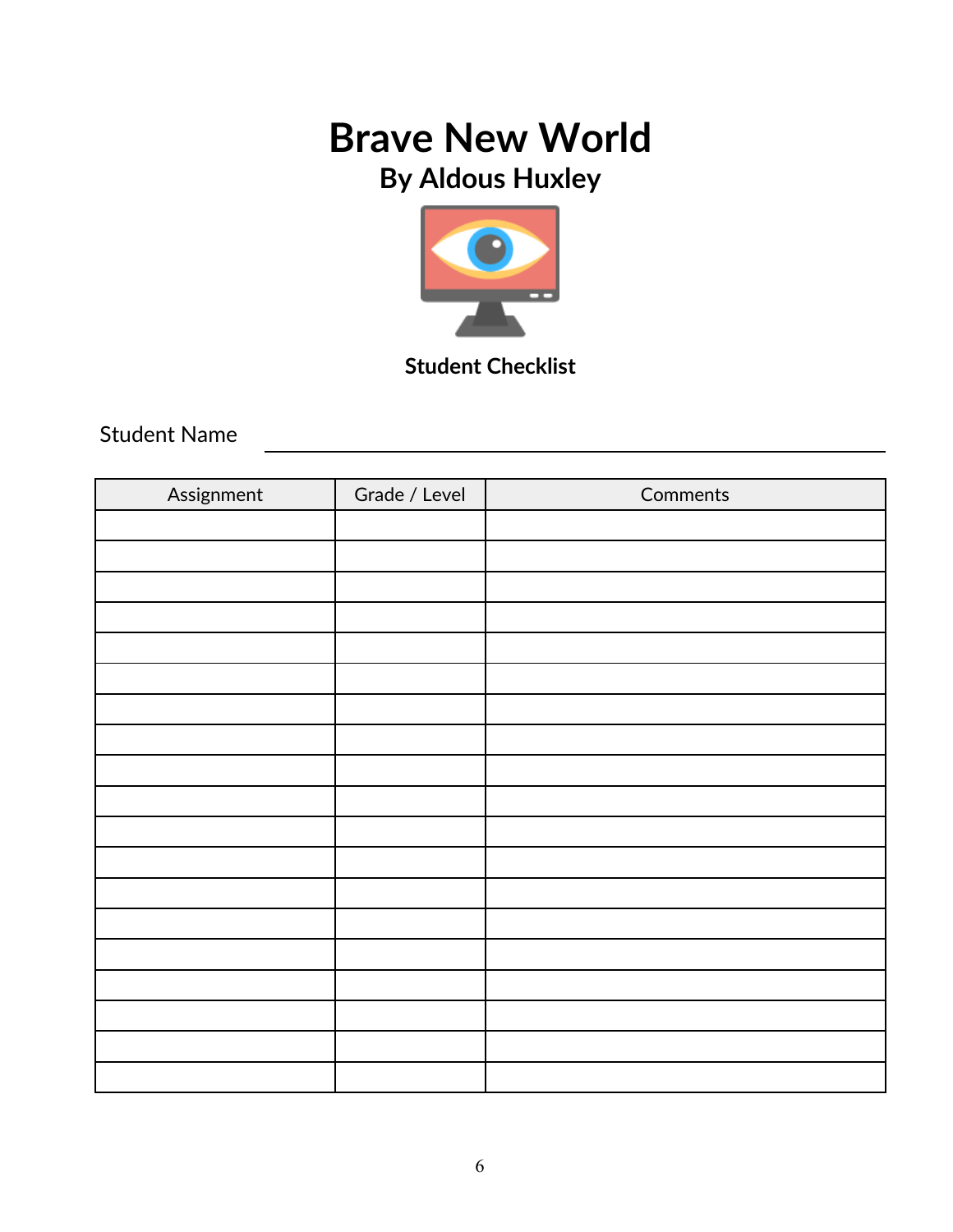# **Brave New World**



# *By Aldous Huxley*

Name: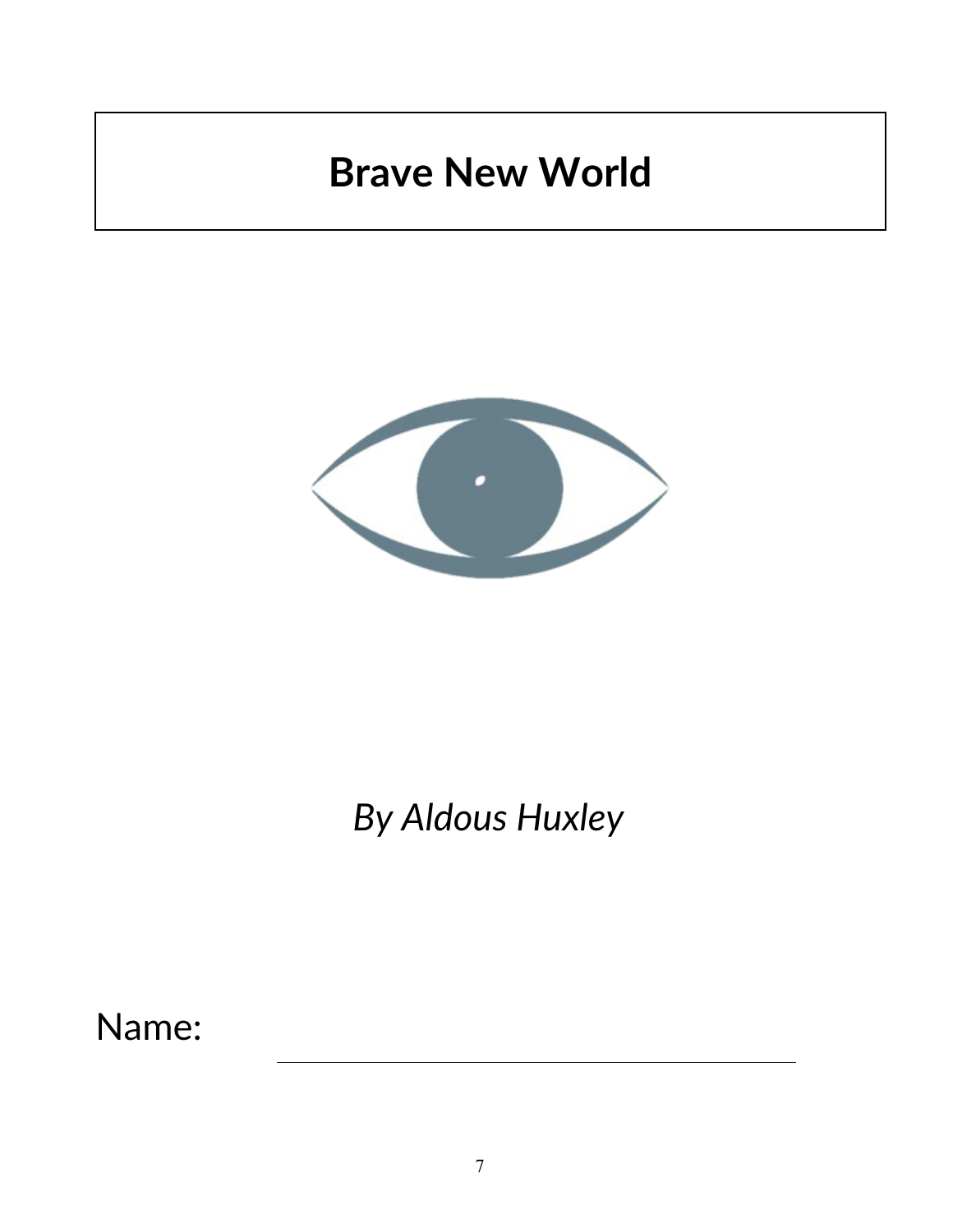

**Chapter 1**



### **Before you read the chapter**:

*Brave New World* is frequently classified as a 'dystopian' novel. Using resources in your school library or the Internet, list five other novels that also fit this unique category.

| Novel 1 | Author 1 |  |
|---------|----------|--|
| Novel 2 | Author 2 |  |
| Novel 3 | Author 3 |  |
| Novel 4 | Author 4 |  |
| Novel 5 | Author 5 |  |



### **Vocabulary:**

Draw a straight line to connect the vocabulary word to its definition. Remember to use a straight edge (like a ruler).

- 
- 
- 
- 
- 
- 
- 
- 
- 
- 
- 1. Simultaneous **A. Easily influenced or harmed by a particular thing.**
- 2. Superfluous **B. Situated so as to draw attention**; noticeable.
- 3. Prominent C. Most conductive to a favourable outcome.
- 4. Inoculated D. Unnecessary or excessive.
- 5. Susceptible E. Attractively lively or animated.
- 6. Vivacious F. Mention (a number of things) one by one.
- 7. Interminable G. Occurring, operating, or done at the same time.
- 8. Optimum **H. A substitute, especially used for a specific role.**
- 9. Surrogate The I. Endless or apparently endless.
- 10. Enumerated J. Treat with a vaccine to produce an immunity against a particular disease.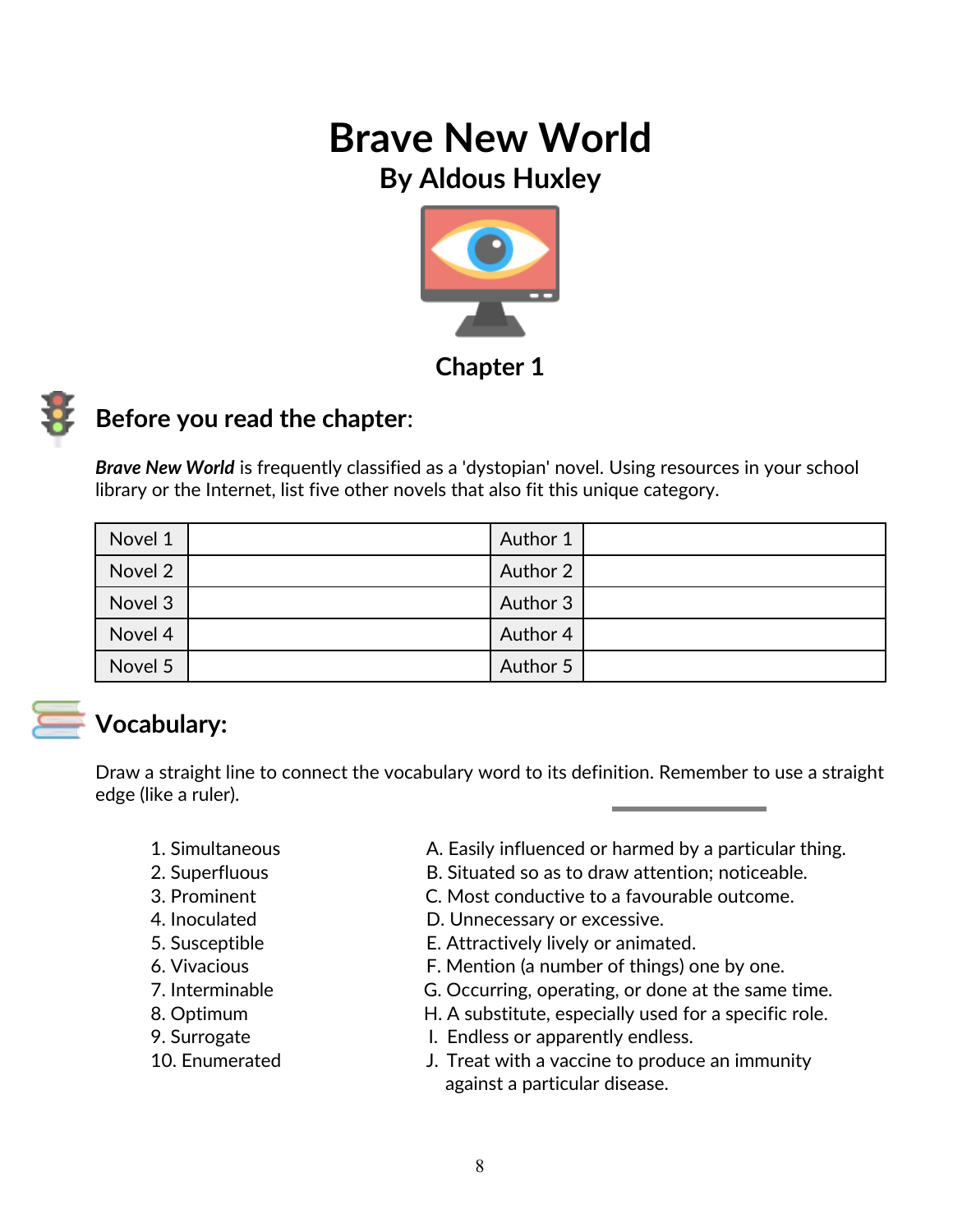# **Questions**



1. List six adjectives that you think accurately describe the setting of Chapter One?

- 2. What was the official motto of the *World State*?
- 3. Briefly describe the social, political, and moral (or religious) implications of a government's involvement in genetically engineering babies.

4. According to the Director, how might the *Bokanovsky Process* benefit society?

5. *"All conditioning aims at that: making people like their inescapable social destiny."*

 Do you believe social conditioning can determine an individual's destiny, or do you believe 'free will' ultimately determines his/her fate? Be sure to defend your answer.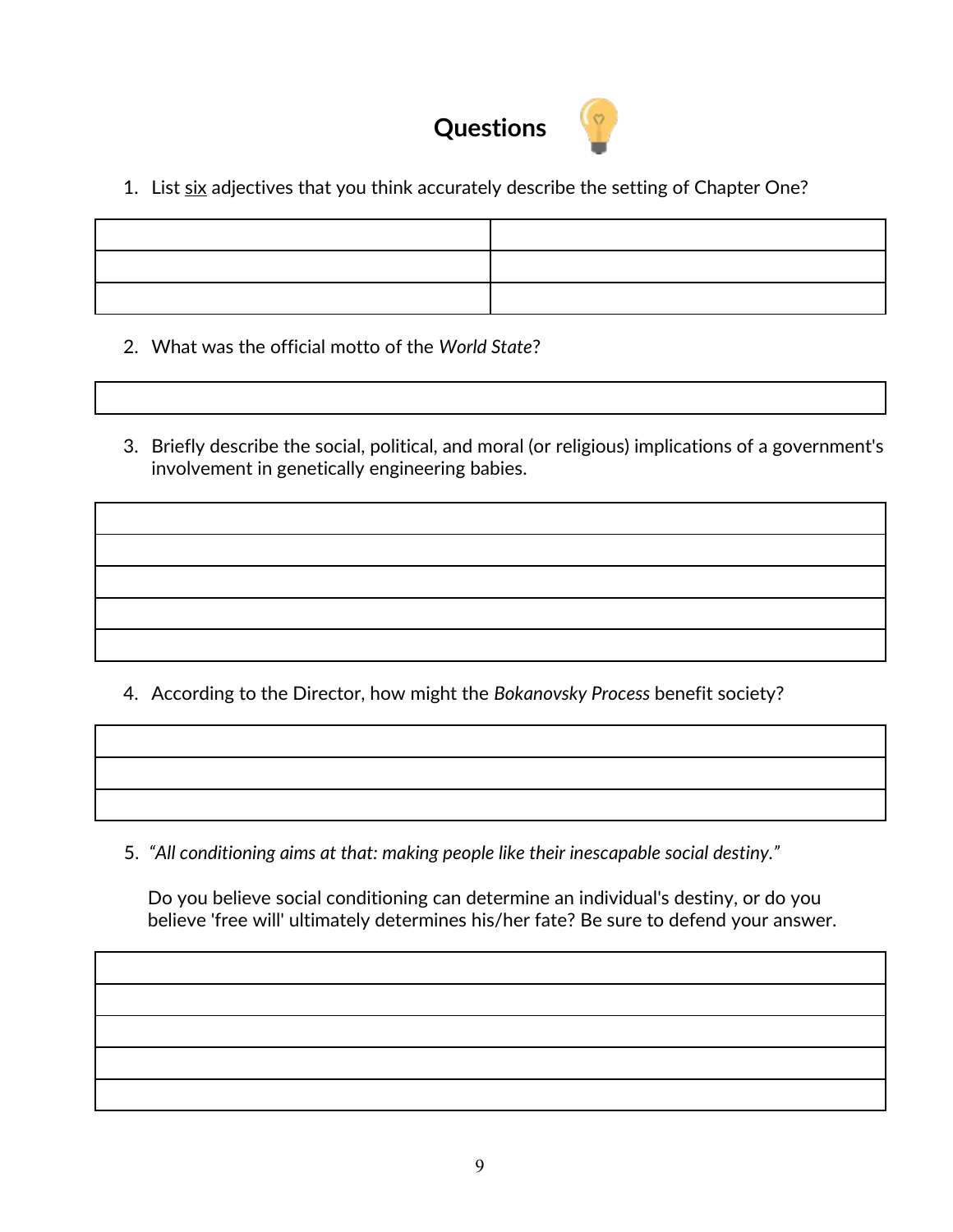### **Fascinating Facts**

Contrary to popular belief, human embryos never develop gills or tails during any period of development. This unusual theory [mentioned in Chapter One] was popularized by Ernst Haeckel after he released a series of drawings depicting the stages of human growth, which were later proven to be a hoax and Haekel was sued for fraud.







*"Still leaning against the incubators he gave them, while the pencils scurried illegibly across the pages, a brief description of the modern fertilizing process."*

Why do you think personification is a popular literary device used by many authors?

Create two examples of personification on the topic of your own choosing.

Example 1

Example 2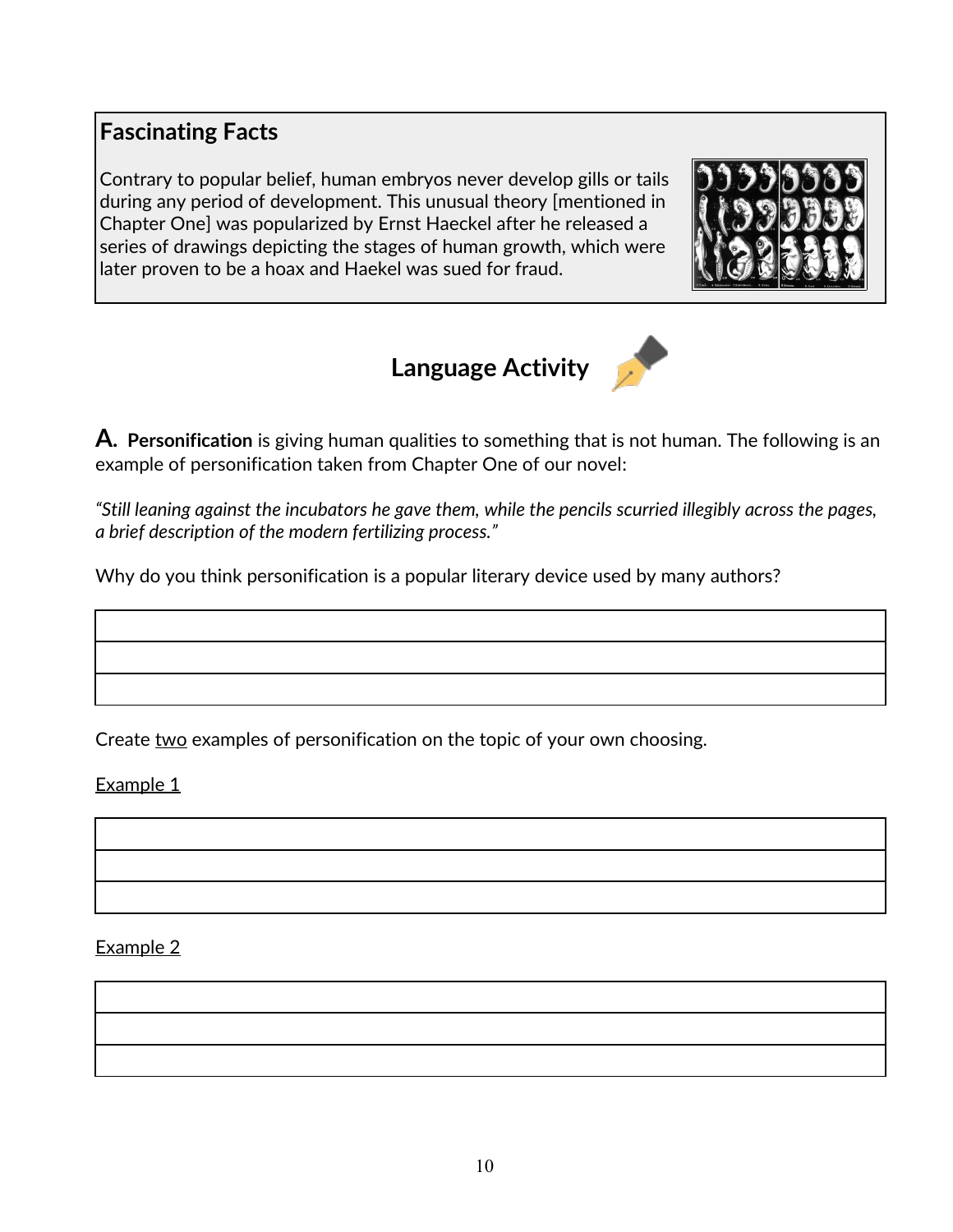### **B. The Eight Parts of Speech**

Find at least two examples of each of the eight parts of speech from this chapter and list them in the appropriate section of the chart below.

| Interjections     |  |
|-------------------|--|
|                   |  |
| <b>Nouns</b>      |  |
|                   |  |
| <b>Pronouns</b>   |  |
|                   |  |
| Conjunctions      |  |
|                   |  |
| Prepositions      |  |
|                   |  |
| <b>Adjectives</b> |  |
|                   |  |
| Adverbs           |  |
|                   |  |
| <b>Verbs</b>      |  |
|                   |  |